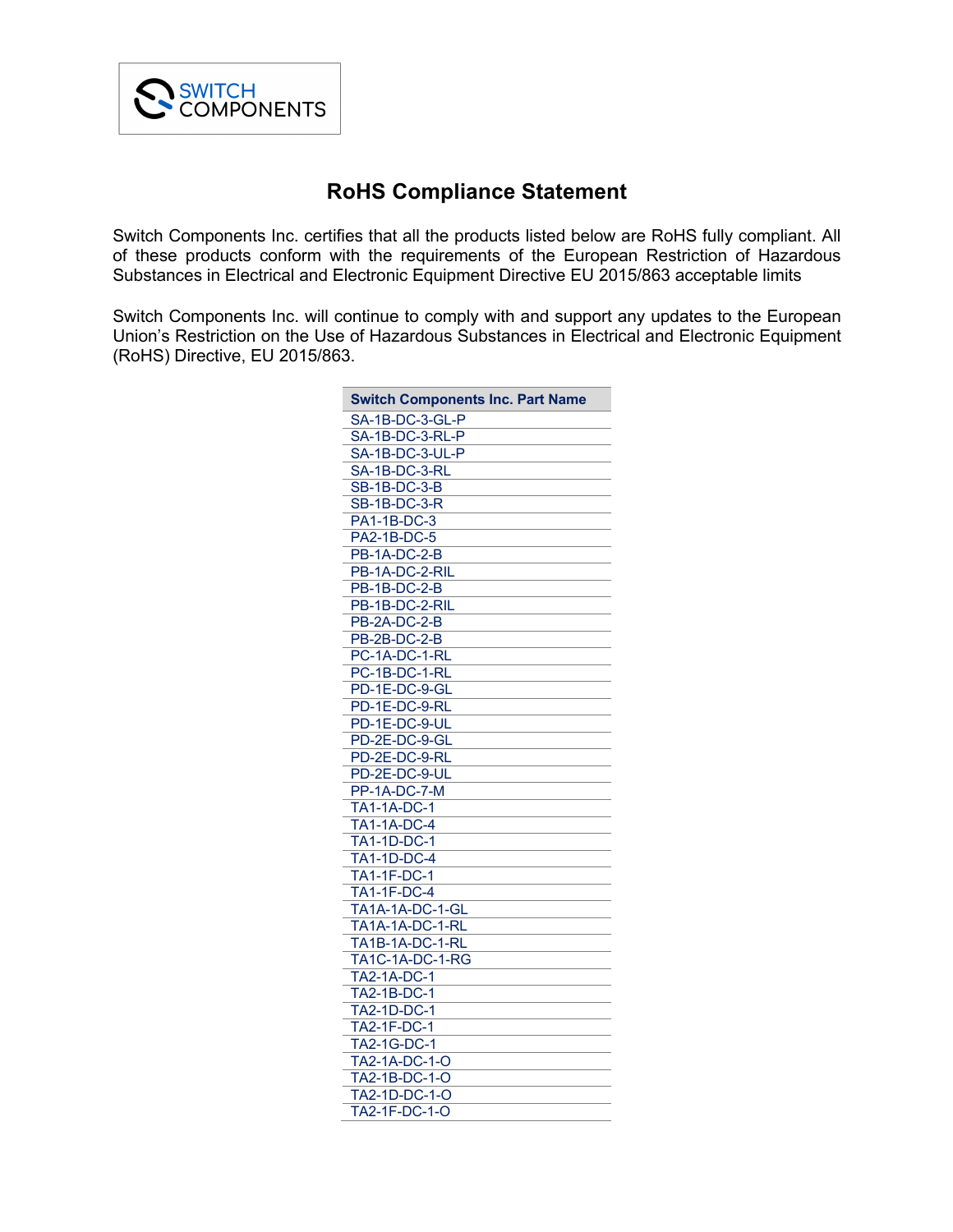

| TA2-1G-DC-1-O        |
|----------------------|
| <b>TA2-1A-DC-5</b>   |
| TA2-1B-DC-5          |
| <b>TA2-1D-DC-5</b>   |
| <b>TA2-1F-DC-5</b>   |
| <b>TA2-1G-DC-5</b>   |
|                      |
| <b>TA2-1A-DC-6</b>   |
| TA2-1B-DC-6          |
| <b>TA2-1D-DC-6</b>   |
| TA2-1F-DC-6          |
| TA2-1G-DC-6          |
| TA2-1A-DC-6-O        |
| TA2-1B-DC-6-O        |
| TA2-1D-DC-6-O        |
| TA2-1F-DC-6-O        |
| TA2-1G-DC-6-O        |
| <b>TB1-2A-DC-1</b>   |
| TB1-2D-DC-1          |
| TB1-2E-DC-1          |
|                      |
| TB1-2F-DC-1          |
| TB1-2G-DC-1          |
| <b>TB1-2H-DC-1</b>   |
| <b>TB1-2A-DC-5</b>   |
| <b>TB1-2B-DC-5</b>   |
| <b>TB1-2D-DC-5</b>   |
| TB1-2F-DC-5          |
| <b>TB1-2A-DC-6</b>   |
| TB1-2B-DC-6          |
| TB1-2D-DC-6          |
| TB1-2E-DC-6          |
| <b>TB1-2F-DC-6</b>   |
| <b>TB1-2G-DC-6</b>   |
| <b>TB1-2H-DC-6</b>   |
| TB1-1A-DC-WW         |
| TB1-1B-DC-WW         |
| TB1-1D-DC-WW         |
| TB1-1F-DC-WW         |
|                      |
| TB1-1G-DC-WW         |
| TB1-2A-DC-WW         |
| <b>TB2-1A-DC-1</b>   |
| TB2-2A-DC-1          |
| TB2-2B-DC-1          |
| <b>TB2-2D-DC-1</b>   |
| TB2-2F-DC-1          |
| TB2-2G-DC-1          |
| <b>TB2-2H-DC-1</b>   |
| <b>TB2-1A-DC-4</b>   |
| <b>TB2-2A-DC-4</b>   |
| TB2-2D-DC-4          |
| TB2-2F-DC-4          |
| TC-1A-DC-6-1         |
|                      |
| <b>TC-1A-DC-W-1</b>  |
| <b>TC-1A-DC-6-2</b>  |
| <b>TC-1A-DC-W-2</b>  |
| <b>TD1-1A-DC-3-P</b> |
| TD1-1D-DC-3-P        |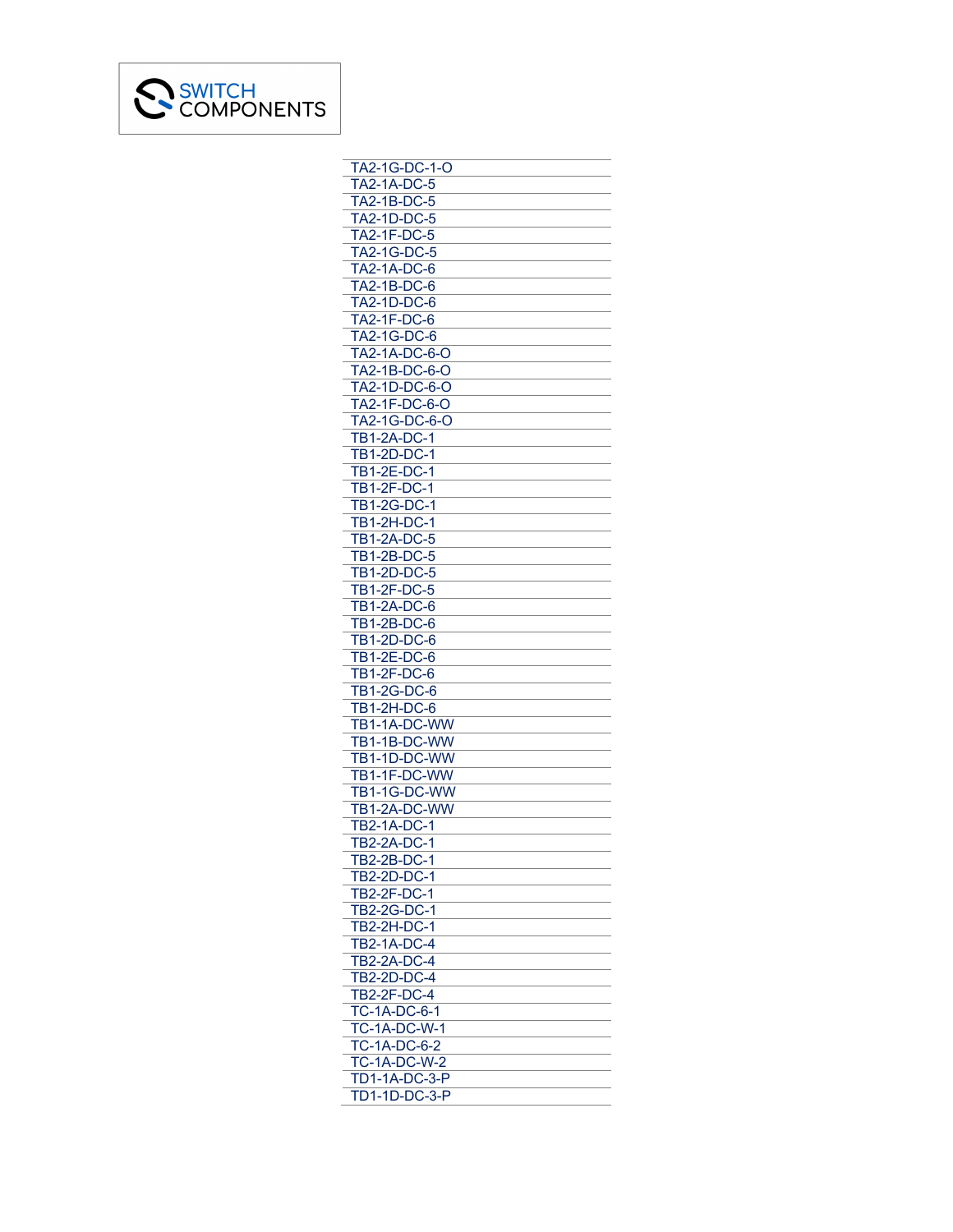

| <b>TD1-1F-DC-3-P</b>             |
|----------------------------------|
| <b>TD1-1A-DC-3-B</b>             |
| TD1-1A-DC-3-R                    |
| <b>TD1-1A-DC-3-H</b>             |
| <b>TD1-1A-DC-3-M</b>             |
| <b>TD2-1A-DC-3-H</b>             |
| TD2-1D-DC-3-H                    |
|                                  |
| <b>TD2-1F-DC-3-H</b>             |
| <b>TD2-1G-DC-3-H</b>             |
| TE1-1A-DC-1-PB                   |
| <b>TE1-1D-DC-1-PB</b>            |
| TE1-1F-DC-1-PB                   |
| TE1-1A-DC-1-AL                   |
| <b>TE1-1A-DC-1-GL</b>            |
| TE1-1A-DC-1-RL                   |
| <b>TE1-1A-DC-1-UL</b>            |
| TE3-1A-DC-1-AL                   |
| <b>TE3-1A-DC-1-GL</b>            |
| <b>TE3-1A-DC-1-RL</b>            |
| TE4-1A-DC-1-GL                   |
| TE4-1A-DC-1-RL                   |
| <b>TE5-1A-DC-1-RL</b>            |
|                                  |
| TE6-1A-DC-1-PB                   |
| <b>TE6-1A-DC-1-AL</b>            |
| <b>TE6-1A-DC-1-GL</b>            |
| <b>TE6-1A-DC-1-RL</b>            |
| <b>TE6-1A-DC-1-UL</b>            |
| RA1-1A-DC-2-B                    |
| RA1-1A-DC-2-B-1                  |
| RA1-1A-DC-2-B-2                  |
| RA1-1A-DC-2-B-3                  |
| <b>RA1-1A-DC-2-R</b>             |
| <b>RA1-1A-DC-2-H</b>             |
| RA1-1B-DC-2-B                    |
| RA1-1D-DC-2-B                    |
| RA1-1D-DC-2-B-4                  |
| RA1-1F-DC-2-B                    |
| RA1-1F-DC-2-B-5                  |
| RA1-1G-DC-2-B                    |
| RA1-1A-DC-2-AL                   |
| RA1-1A-DC-2-GL                   |
| RA1-1A-DC-2-RL                   |
| RA1-2A-DC-2-B                    |
| RA1-2A-DC-2-B-1                  |
|                                  |
| RA1-2A-DC-2-B-2<br>RA1-2D-DC-2-B |
|                                  |
| RA1-2F-DC-2-B                    |
| RA1-2F-DC-2-B-5                  |
| RA1-2G-DC-2-B                    |
| RA2-1A-DC-2-AL                   |
| RA2-1A-DC-2-GL                   |
| RA2-1A-DC-2-RL                   |
| <b>RA2-1A-DC-2-UL</b>            |
| RA3-1A-DC-2-AL                   |
| RA3-1A-DC-2-GL                   |
| RA3-1A-DC-2-RL                   |
|                                  |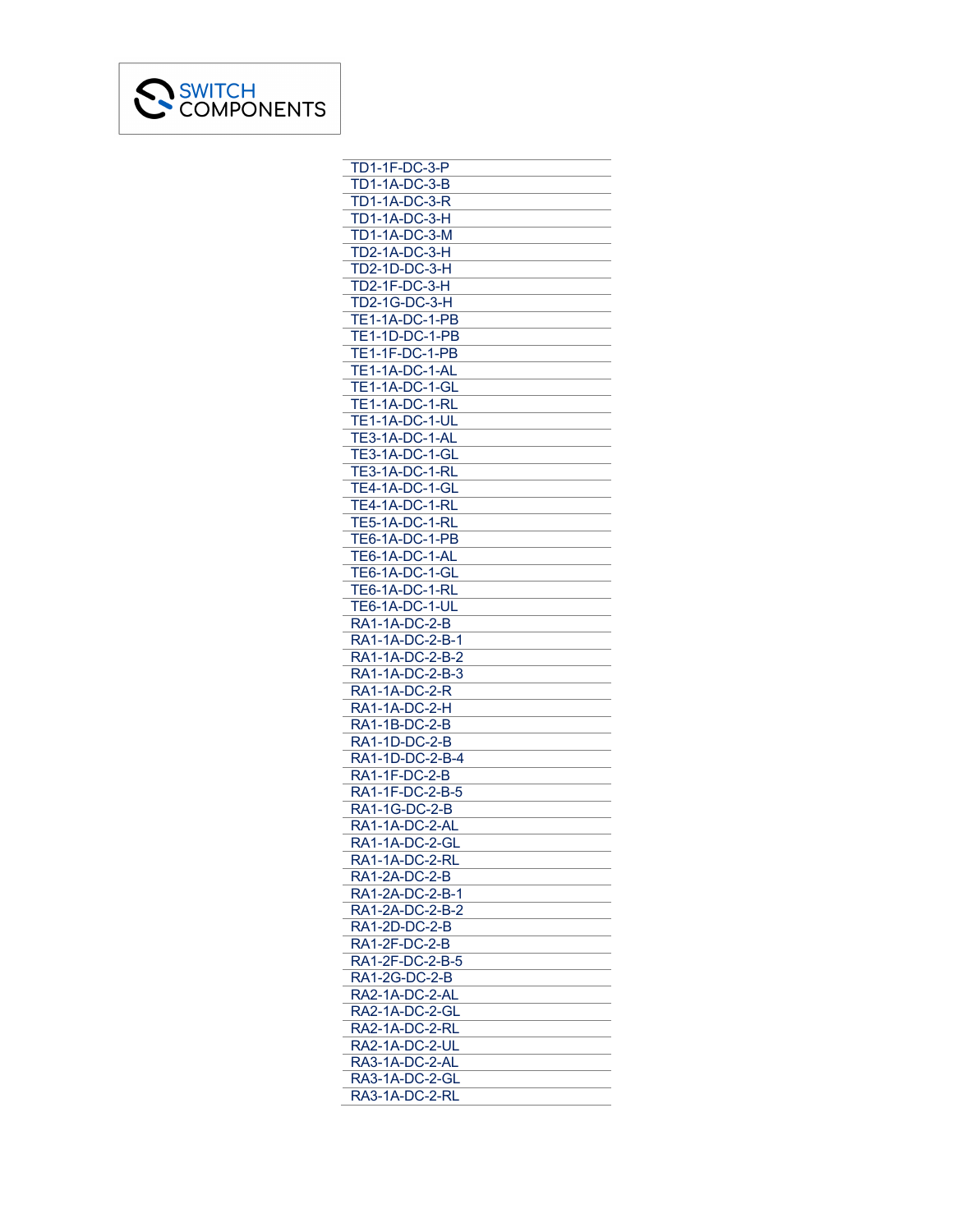

| RA4-1A-DC-2-B         |
|-----------------------|
| RA4-1B-DC-2-B         |
| RA4-1A-DC-2-AL        |
| RA4-1A-DC-2-GL        |
| RA4-1A-DC-2-RL        |
| RA4-2A-DC-2-B         |
| RA4-2D-DC-2-B         |
| RA4-2A-DC-2-GL        |
| RA4-2A-DC-2-RL        |
| RA5-1A-DC-2-RL        |
| RB1-1A-DC-2-B         |
| RB1-1A-DC-2-B-1       |
| RB1-1A-DC-2-B-3       |
| <b>RB1-1A-DC-2-R</b>  |
| <b>RB1-1B-DC-2-B</b>  |
| <b>RB1-1D-DC-2-B</b>  |
|                       |
| RB1-1F-DC-2-B         |
| RB2-1A-DC-2-AL        |
| RB2-1A-DC-2-GL        |
| RB2-1A-DC-2-RL        |
| RC-1A-DC-1-RL         |
| <b>RD1-1A-DC-1-B</b>  |
| RD1-1A-DC-1-AL        |
| RD1-1A-DC-1-GL        |
| RD1-1A-DC-1-RL        |
| RD1-1A-DC-1-UL        |
| RD2-1A-DC-1-AL        |
| RD2-1A-DC-1-GL        |
| <u>RD2-1A-DC-1-RL</u> |
| RD2-1A-DC-1-UL        |
| <b>RE2-1F-DC-1-B</b>  |
| RE2-1A-DC-1-AL        |
| RE2-1A-DC-1-GL        |
| RE2-1A-DC-1-RL        |
| RE2-1A-DC-1-UL        |
| <b>RF1-1A-DC-2-B</b>  |
| RF1-1A-DC-2-B-1       |
| RF1-1A-DC-2-B-2       |
| RF1-1A-DC-2-B-3       |
| RF1-1B-DC-2-B         |
| RF1-1B-DC-2-B-1       |
| RF1-1D-DC-2-B         |
| RF1-1D-DC-2-B-4       |
|                       |
| RF1-1E-DC-2-B         |
| RF1-1E-DC-2-B-4       |
| <b>RF1-1F-DC-2-B</b>  |
| RF1-1F-DC-2-B-5       |
| RF1-1G-DC-2-B         |
| RF1-1A-DC-2-RL        |
| RF2-1A-DC-2-GL        |
| RF2-1A-DC-2-RL        |
| RF3-1A-DC-2-B         |
| RF3-1D-DC-2-B         |
| RF3-1A-DC-2-GL        |
| RF3-1A-DC-2-RL        |
| <b>RG1-1A-DC-1-B</b>  |
|                       |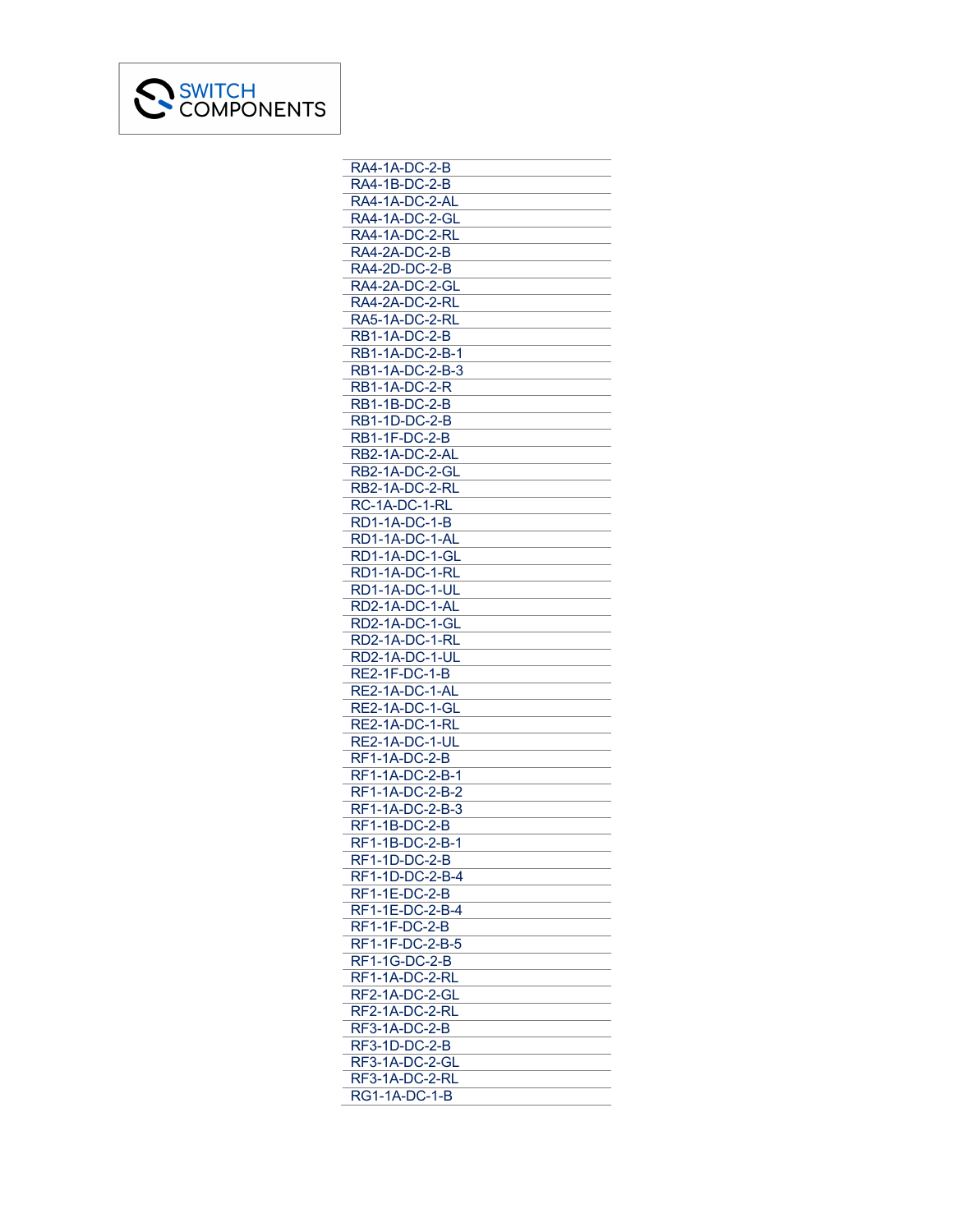

| RG1-1A-DC-1-R-3                      |
|--------------------------------------|
| RG1-1F-DC-1-B                        |
| RG1-1A-DC-1-RL                       |
| RG2-1A-DC-1-AL                       |
| <b>RG2-1A-DC-1-GL</b>                |
| RG2-1A-DC-1-RL                       |
| RG2-1A-DC-1-UL                       |
| RG3-1A-DC-1-B                        |
| SRA1-1A-DC-1-NN                      |
| <b>SRA1-1A-DC-1-NN-2</b>             |
| SRA1-1D-DC-1-NN                      |
| SRA1-1G-DC-1-NN                      |
| SRA1-1H-DC-1-NN                      |
| SRA1-2A-DC-1-NN-2                    |
| SRA1-2B-DC-1-NN                      |
| SRA1-2F-DC-1-NN                      |
| SRA1-2G-DC-1-NN                      |
|                                      |
| SRA2-1D-DC-1-RG                      |
| SRA2-1F-DC-1-RG                      |
| SRB1-1A-DC-1-NN                      |
| SRB1-1B-DC-1-NN                      |
| SRB1-1D-DC-1-NN                      |
| SRB1-1E-DC-1-NN                      |
| SRB1-1G-DC-1-NN                      |
| SRB1-1H-DC-1-NN                      |
| SRB1-2A-DC-1-NN                      |
| SRB1-2D-DC-1-NN                      |
| SRB1-2G-DC-1-NN                      |
| SRB2-1A-DC-1-RNL                     |
| SRB3-1D-DC-1-RGL                     |
| SRB3-1F-DC-1-RGL                     |
| <b>SRC1-1A-DC-1-B</b>                |
| <b>SRC1-1B-DC-1-B</b>                |
| SRC1-1F-DC-1-B                       |
| <b>SRC1-1G-DC-1-B</b>                |
| SRC2-1A-DC-1-AL                      |
| SRC2-1A-DC-1-GL                      |
| SRC2-1A-DC-1-RL                      |
| SRC2-1A-DC-1-UL                      |
| SRD1-1A-DC-1-BNN                     |
| SRD1-1B-DC-1-BNN                     |
| SRD1-1F-DC-1-BNN                     |
| SRD1-1G-DC-1-BNN                     |
| SRD1-2A-DC-1-BNN                     |
|                                      |
| SRD1-2B-DC-1-BNN<br>SRD1-2D-DC-1-BNN |
| SRD1-2F-DC-1-BNN                     |
| SRD1-2G-DC-1-BNN                     |
|                                      |
| SRD1-1A-DC-1-RNN                     |
| SRD1-1B-DC-1-RNN                     |
| SRD1-1F-DC-1-RNN                     |
| SRD1-1G-DC-1-RNN                     |
| SRD1-2A-DC-1-RNN                     |
| SRD1-2B-DC-1-RNN                     |
| SRD1-2D-DC-1-RNN                     |
| SRD1-2F-DC-1-RNN                     |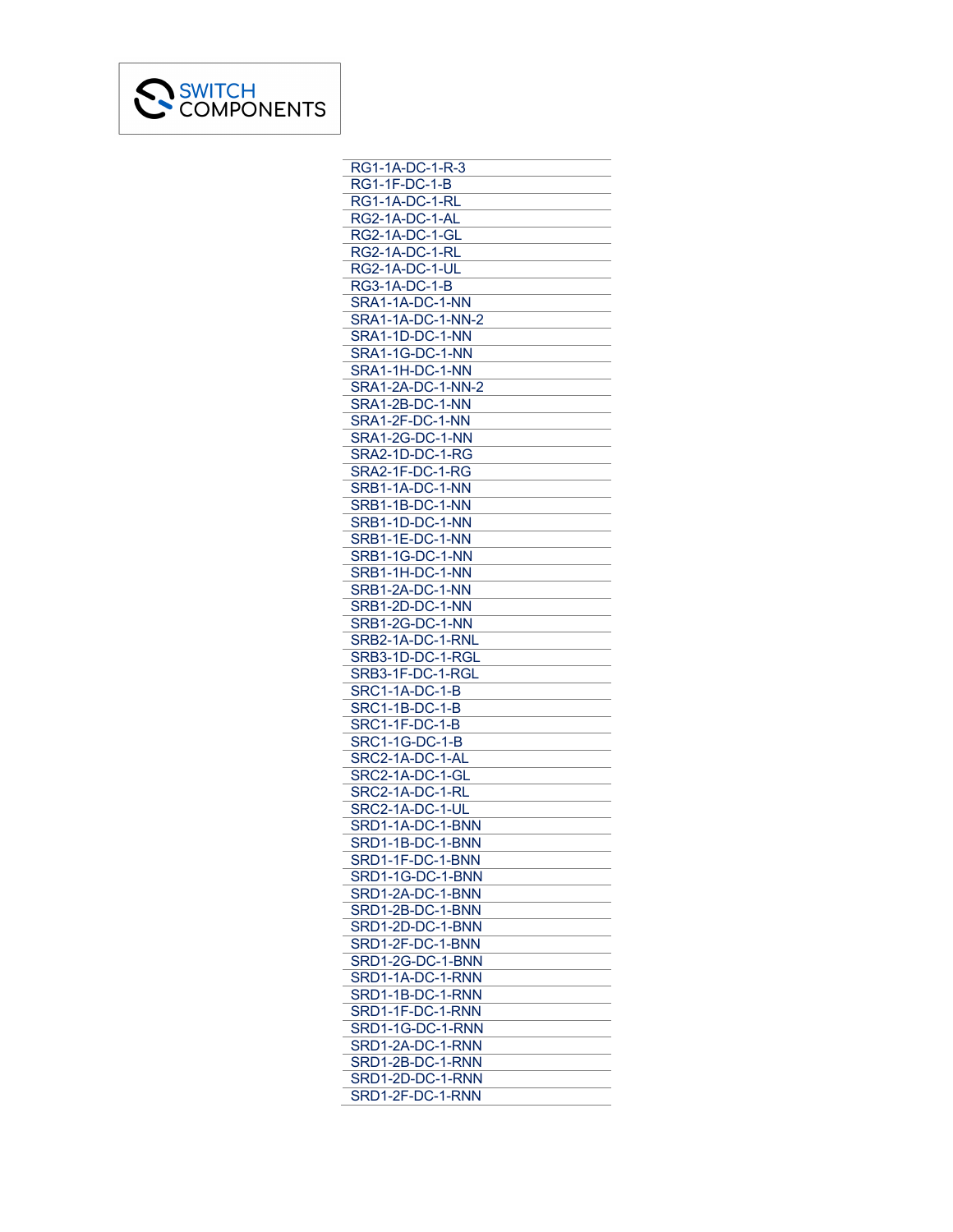

| SRD1-2G-DC-1-RNN |
|------------------|
| SRD1-1A-DC-1-BAN |
| SRD1-1A-DC-1-BGN |
| SRD1-1A-DC-1-BRN |
| SRD1-2A-DC-1-BAN |
| SRD1-2A-DC-1-BGN |
| SRD1-2A-DC-1-BRN |
|                  |
| SRD2-1A-DC-1-BNN |
| SRD2-1B-DC-1-BNN |
| SRD2-1F-DC-1-BNN |
| SRD2-1G-DC-1-BNN |
| SRD2-2A-DC-1-BNN |
| SRD2-2B-DC-1-BNN |
| SRD2-2D-DC-1-BNN |
| SRD2-2F-DC-1-BNN |
| SRD2-2G-DC-1-BNN |
| SRD2-1A-DC-1-RNN |
| SRD2-1B-DC-1-RNN |
| SRD2-1F-DC-1-RNN |
|                  |
| SRD2-1G-DC-1-RNN |
| SRD2-2A-DC-1-RNN |
| SRD2-2B-DC-1-RNN |
| SRD2-2D-DC-1-RNN |
| SRD2-2F-DC-1-RNN |
| SRD2-2G-DC-1-RNN |
| SRD2-1A-DC-1-BAN |
| SRD2-1A-DC-1-BGN |
| SRD2-1A-DC-1-BRN |
| SRD2-2A-DC-1-BAN |
| SRD2-2A-DC-1-BGN |
| SRD2-2A-DC-1-BRN |
| SRD2-1F-DC-1-BRR |
| ВA               |
| BB <sub>1</sub>  |
|                  |
| BB <sub>2</sub>  |
| BC <sub>1</sub>  |
| BC <sub>2</sub>  |
| BC3              |
| <b>BD</b>        |
| WT1              |
| WT2              |
| WR <sub>1</sub>  |
| WR <sub>2</sub>  |
| CW <sub>1</sub>  |
| CW <sub>2</sub>  |
| SC-R             |
| SC-B             |
|                  |